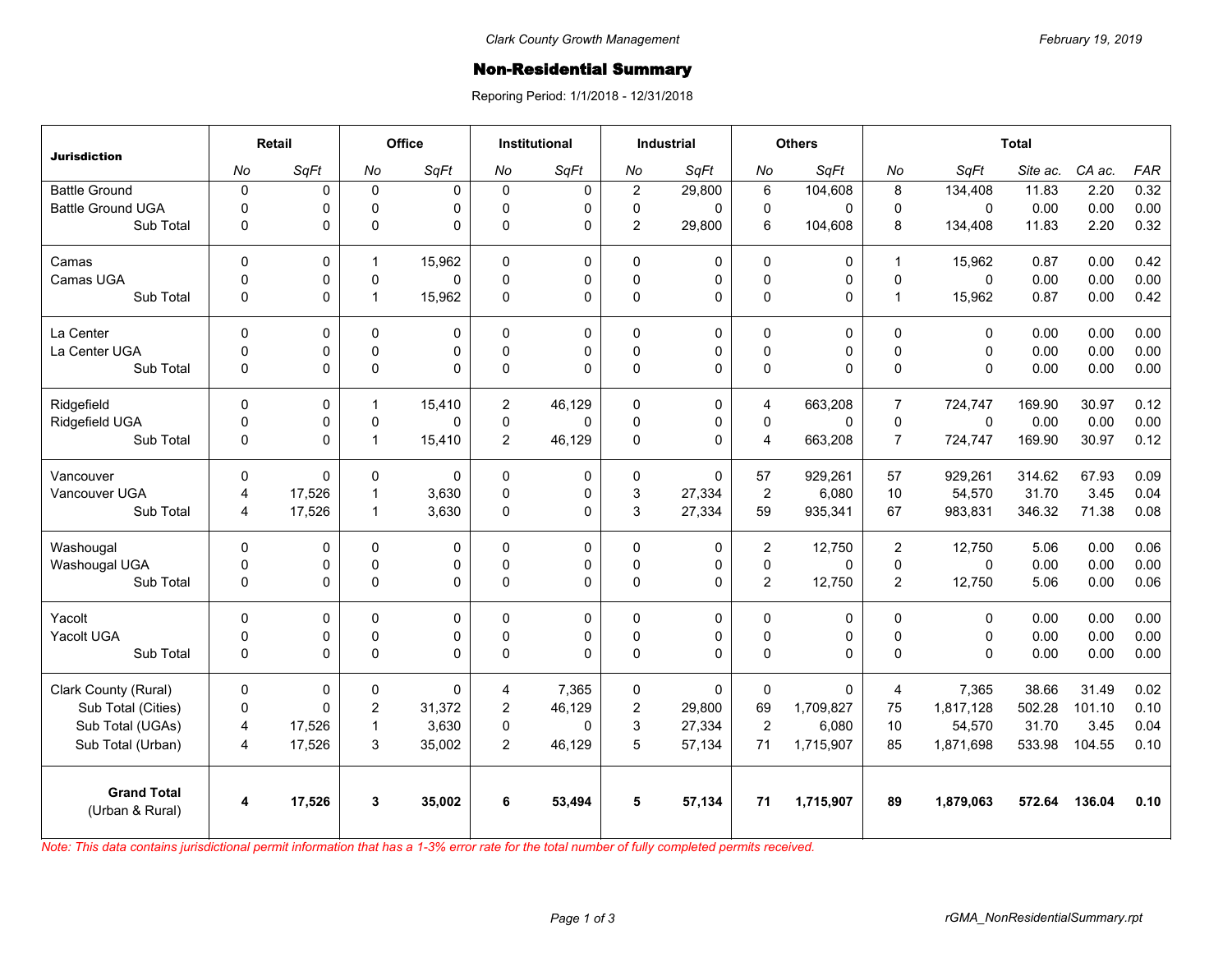

## **Non-Residential Square Footage by Jurisdiction**

**Total UGA**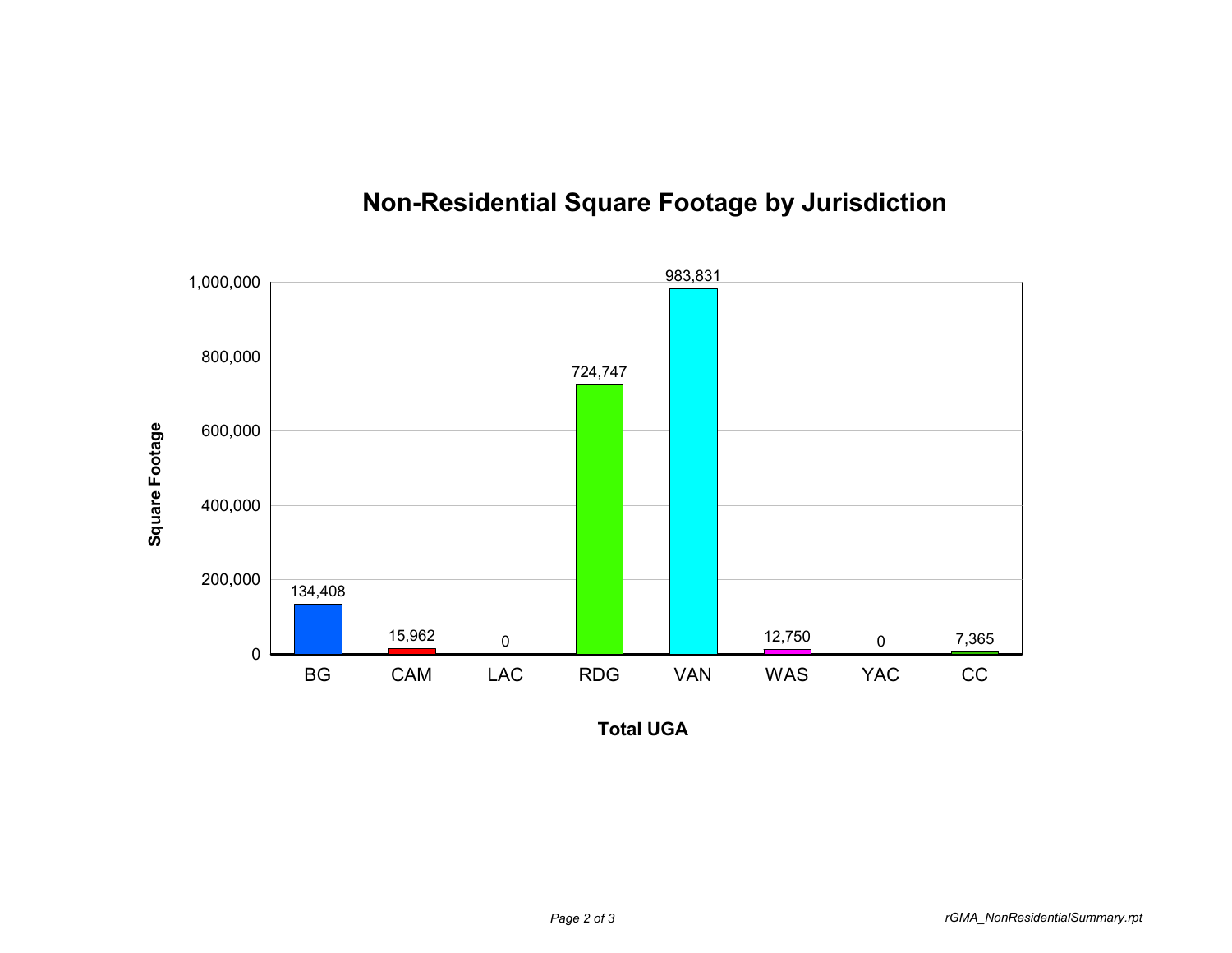## **Non-Residential Square Footage by Type**